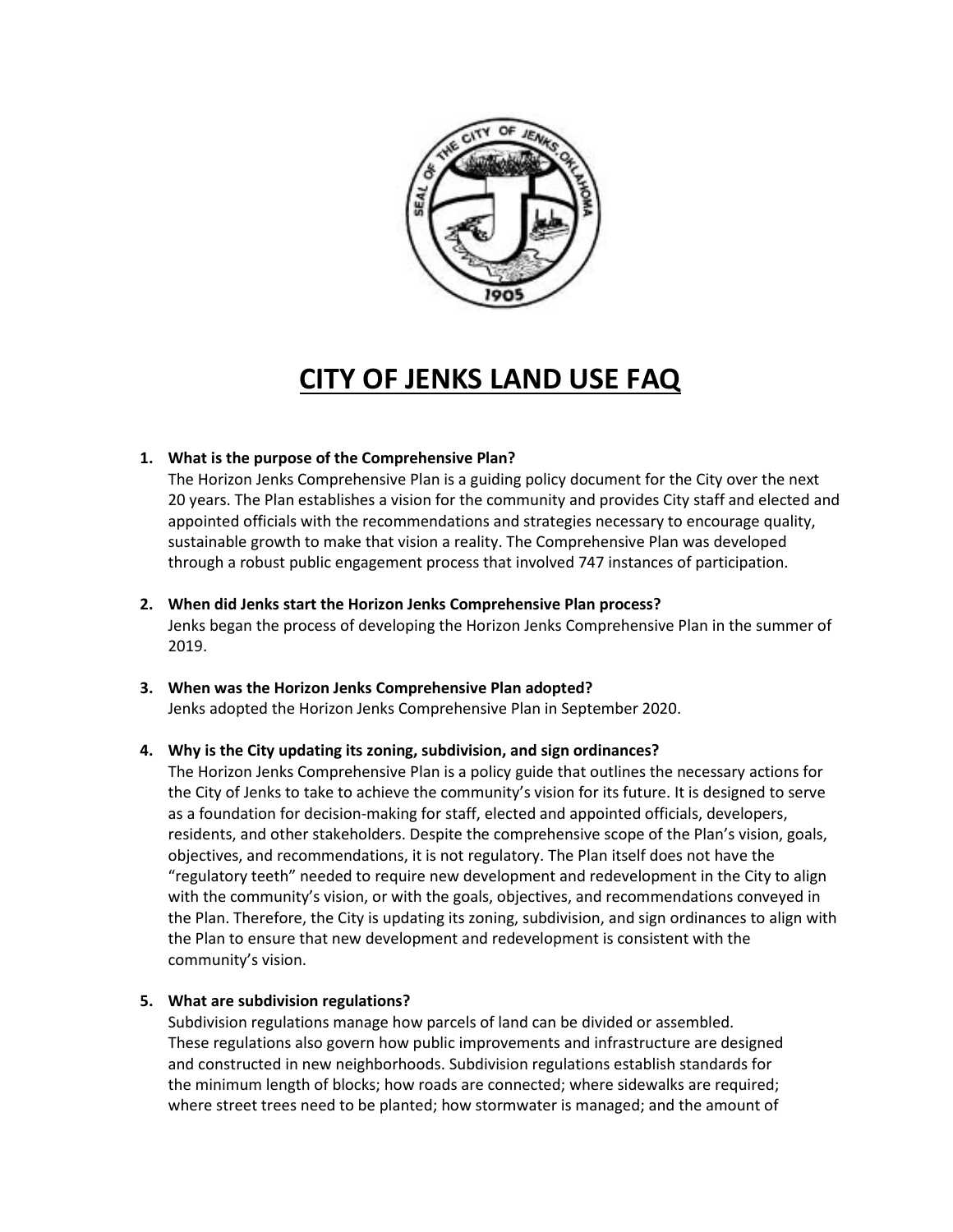land required to be dedicated or activated for parks, schools, and other community facilities.

#### **6. What are zoning regulations?**

Zoning regulations are how local governments regulate land use. Local governments have the authority to establish and adopt zoning ordinances from Oklahoma's zoning enabling laws, which authorize cities like Jenks to manage how land is developed and used, in order to protect public health, safety, and welfare.

#### **7. What is an Overlay District?**

Overlay districts are often a component of zoning regulations. They establish unique standards for specific areas that are otherwise governed by multiple zoning districts such as downtowns, commercial corridors, areas surrounding transit stops, and historic neighborhoods. In some circumstances, the overlay zoning district applies additional standards on top of the standards of the base zoning district, while in other circumstances the overlay zoning district standards supersede or replace the standards of the base zoning district. The standards established in overlay zoning districts often control building architecture and design, allowed density and development patterns, and other topics that make the area governed by the overlay district unique.

#### **8. What are sign regulations?**

Sign ordinances manage the type, size, and location of permanent and temporary signs. Sign ordinances often are part of the zoning ordinance, but may also be part of a building ordinance or business ordinance, or a standalone title. In 2015, the Reed v. Town of Gilbert U.S. Supreme Court case affected the validity of most sign ordinances, throughout the U.S. - Jenks' included. This decision found that sign copy is protected speech under the First Amendment, and also held that signs cannot be regulated differently based on their communicative content. Today, if a sign regulation is enforced based only on what the sign says – such as a real estate sign or political campaign sign – rather than on its form or location, that sign regulation is held to violate First Amendment rights. Thus, regulations that communities traditionally have enforced for signs based on content are no longer valid and must be updated.

#### **9. What is a Unified Development Ordinance?**

Unified development ordinances (often referred to as UDOs) bring together zoning, subdivision, and sign ordinances in one section of a municipal code. Creating UDOs helps streamline regulations and review and approval processes, making regulations easier to understand, administer, and enforce.

# **10. Why Rezone the Downtown Properties to the Downtown Core District and the River district properties to the Riverfront Tourist Commercial District?**

The Horizon Jenks Comprehensive Plan includes subarea plans for the Downtown and River front. The subarea plans recognize the importance of these areas to the City and establish detailed recommendations on how they should grow and evolve over time. To align the City's zoning regulations with the recommendations of the Plan, properties identified as being in the Downtown Core in the Plan are proposed to be rezoned to a new Downtown Core District. Likewise, properties identified as being part of the river front are proposed to be rezoned to the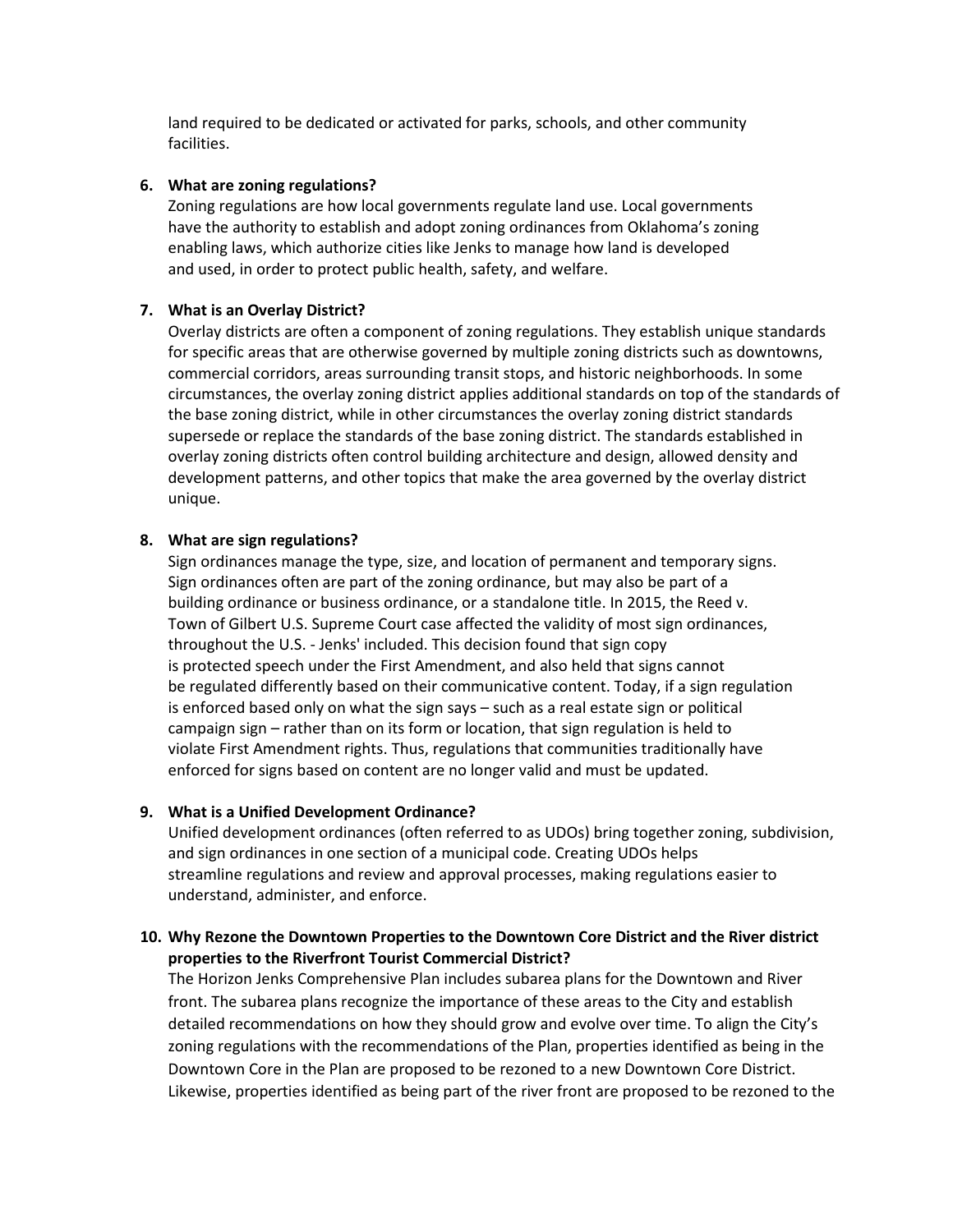Riverfront Tourist Commercial District. By streamlining standards across the districts, new development and redevelopment will contribute to the desired character and use of these key areas of Jenks.

#### **11. How does zoning impact taxes?**

2020 Oklahoma Statutes, Title 68. Revenue and Taxation, §68-2817. Valuation and assessment of property - Fair cash value - Use value | According to Tulsa County Commercial Appraisal Supervisor, properties are valued on the "use" not the zoning.

# **12. How do I find out what my property is zoned?**

To find out what your property is zoned, visit the INCOG website at: [https://incog.maps.arcgis.com/apps/webappviewer/index.html?id=584061fb79304ab6a389478](https://incog.maps.arcgis.com/apps/webappviewer/index.html?id=584061fb79304ab6a38947810916fd6b) [10916fd6b](https://incog.maps.arcgis.com/apps/webappviewer/index.html?id=584061fb79304ab6a38947810916fd6b)